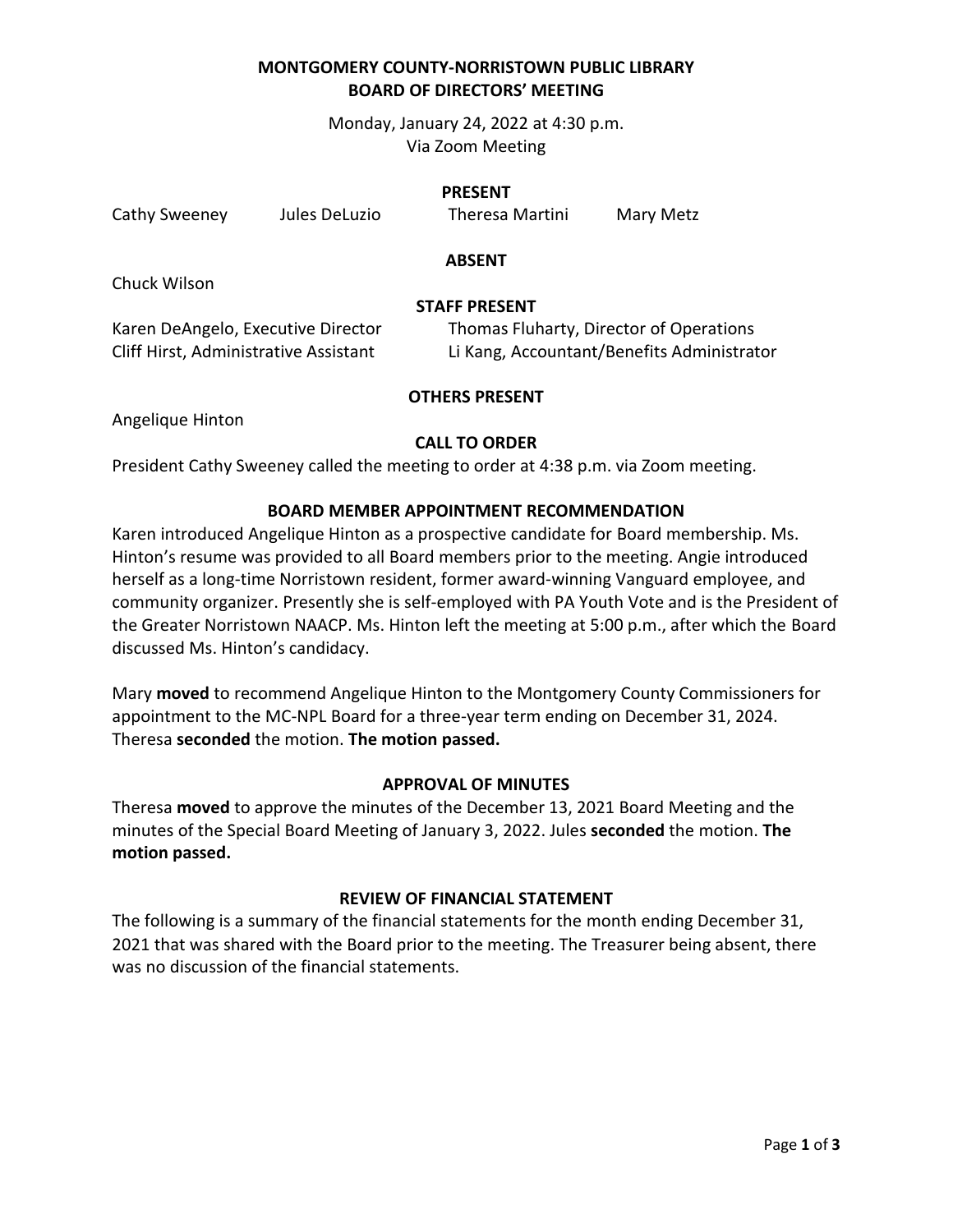# **MONTGOMERY COUNTY-NORRISTOWN PUBLIC LIBRARY BOARD OF DIRECTORS' MEETING**

|                                      | <b>YTD Actual</b> | <b>YTD Budget</b> |
|--------------------------------------|-------------------|-------------------|
| <b>REVENUES</b>                      |                   |                   |
| <b>State &amp; Municipal Support</b> | \$4,771,734.96    | \$4,682,403.00    |
| <b>Endowments and Investments</b>    | \$24,627.43       | \$30,000.00       |
| <b>Grants and Fundraising</b>        | \$94,666.25       | \$104,500.00      |
| Fines and Service Income             | \$38,980.14       | \$63,930.00       |
| <b>Total Revenue</b>                 | \$4,930,008.78    | \$4,880,833.00    |
| <b>EXPENSES</b>                      |                   |                   |
| <b>Total Personnel costs</b>         | \$3,346,196.12    | \$3,506,969.00    |
| Library Materials                    | \$702,099.12      | \$728,444.00      |
| Furniture & Equipment                | \$41,751.97       | \$39,200.00       |
| Automation                           | \$110,663.21      | \$110,275.00      |
| Operating expenses                   | \$492,166.30      | \$495,945.00      |
| <b>Total Expenses</b>                | \$4,692,876.72    | \$4,880,833.00    |
|                                      |                   |                   |

### **APPROVAL OF BILLS OVER \$1,000**

Karen reviewed the bills over \$1,000.00 for January to date 2022. The total for the period was \$372,018.68. Mary **moved** to approve the bills over \$1,000.00. Jules **seconded** the motion. **The motion passed.**

#### **PRESIDENT'S REPORT**

Cathy Sweeney

Cathy reported on the Annual Appeal. The Annual Appeal has raised \$43,735.00 as of January 19, 2022. This compares to prior Annual Appeals as follows: \$45,838.00 as of January 15, 2021, and \$28,882.00 as of January 20, 2020.

Cathy noted that our June Jazz annual fundraiser is scheduled for Thursday, June 2, 2022 from 5:00 p.m. to 8:00 p.m. at the Elmwood Park Zoo.

### **EXECUTIVE DIRECTOR'S REPORT** Karen DeAngelo

Karen asked the Board to proceed with an evaluation of the Executive Director. Cathy will recruit two volunteer Board members to work with Cathy on the Personnel Committee. The Personnel Committee will meet with Karen sometime in March 2022 for her review.

Karen reviewed the Strategic Planning process. She will be sending Strengths, Weaknesses, Opportunities, and Threats (SWOT) forms to Board members.

Karen noted that we have received 2,700 COVID-19 test kits for distribution to District Libraries. Demand for the tests will likely outpace this supply.